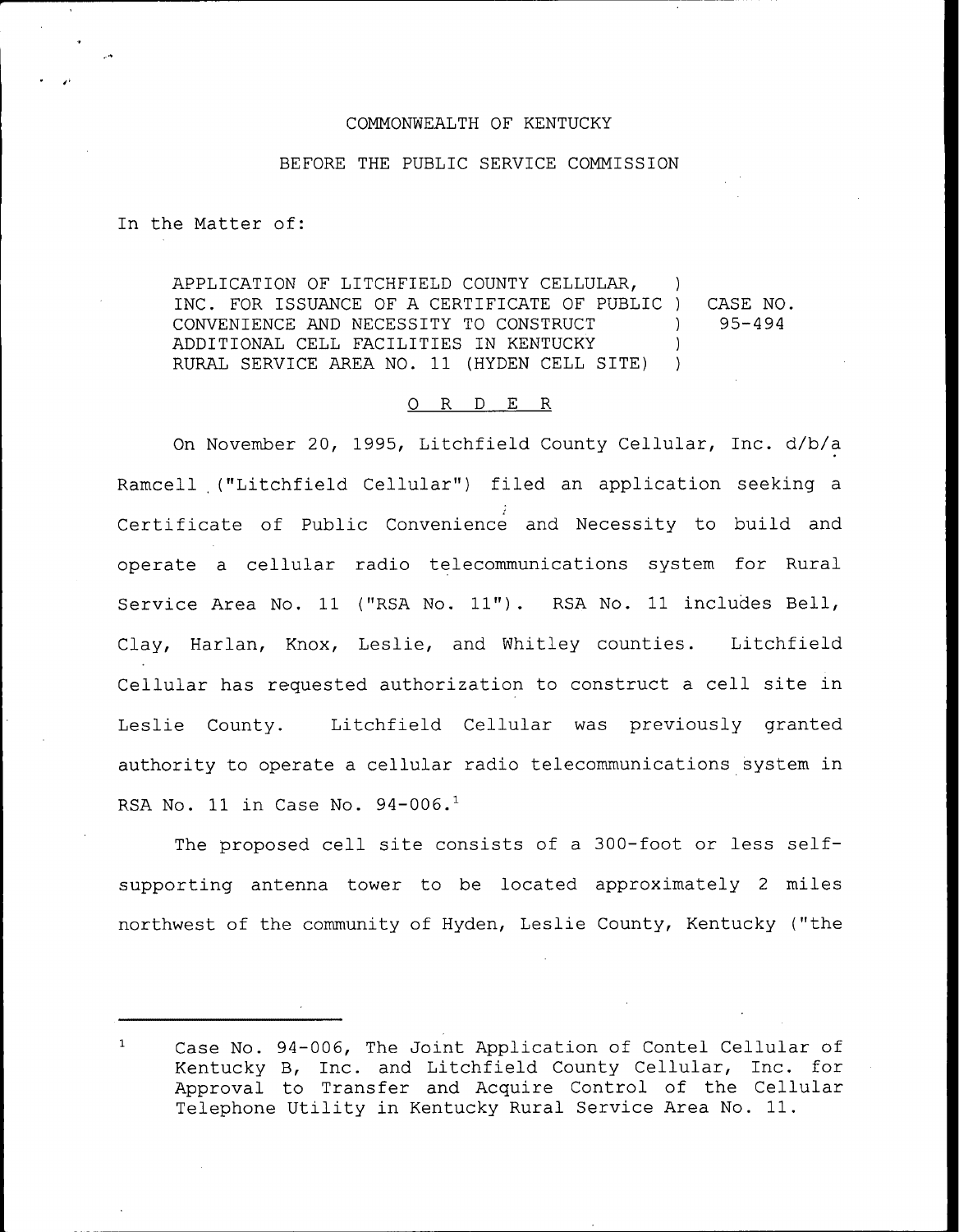Hyden cell site"). The coordinates for the Hyden cell site are North Latitude  $37.11'$  7.5" by West Longitude  $83.24'$  45.5".

Litchfield Cellular has provided information regarding the structure of the tower, safety measures, and antenna design criteria for the Hyden cell site. Based upon the application, the design of the tower and foundation appears to meet the criteria of the Building Officials and Code Administrators International, Inc. National Building Code with reference to earthquakes, winds, and tornadoes.

Pursuant to KRS 100.324(1), the Hyden cell site's construction is exempt from local zoning ordinances; however, Litchfield Cellular notified the Leslie County Judge/Executive of the pending construction. Litchfield Cellular has filed applications with the Federal Aviation Administration ("FAA") and the Kentucky Airport Zoning Commission ("KAZC") seeking approval for the construction and operation of the Hyden cell site. An approval has been received from the FAA, while the KAZC application is pending.

Litchfield Cellular has filed notices verifying that each person who owns property or who resides within 500 feet of the Hyden cell site has been notified of the pending construction. The notice solicited any comments and informed the property owners or residents of their right to intervene. In addition, notice was posted in <sup>a</sup> visible location on the proposed site for at least two

 $-2-$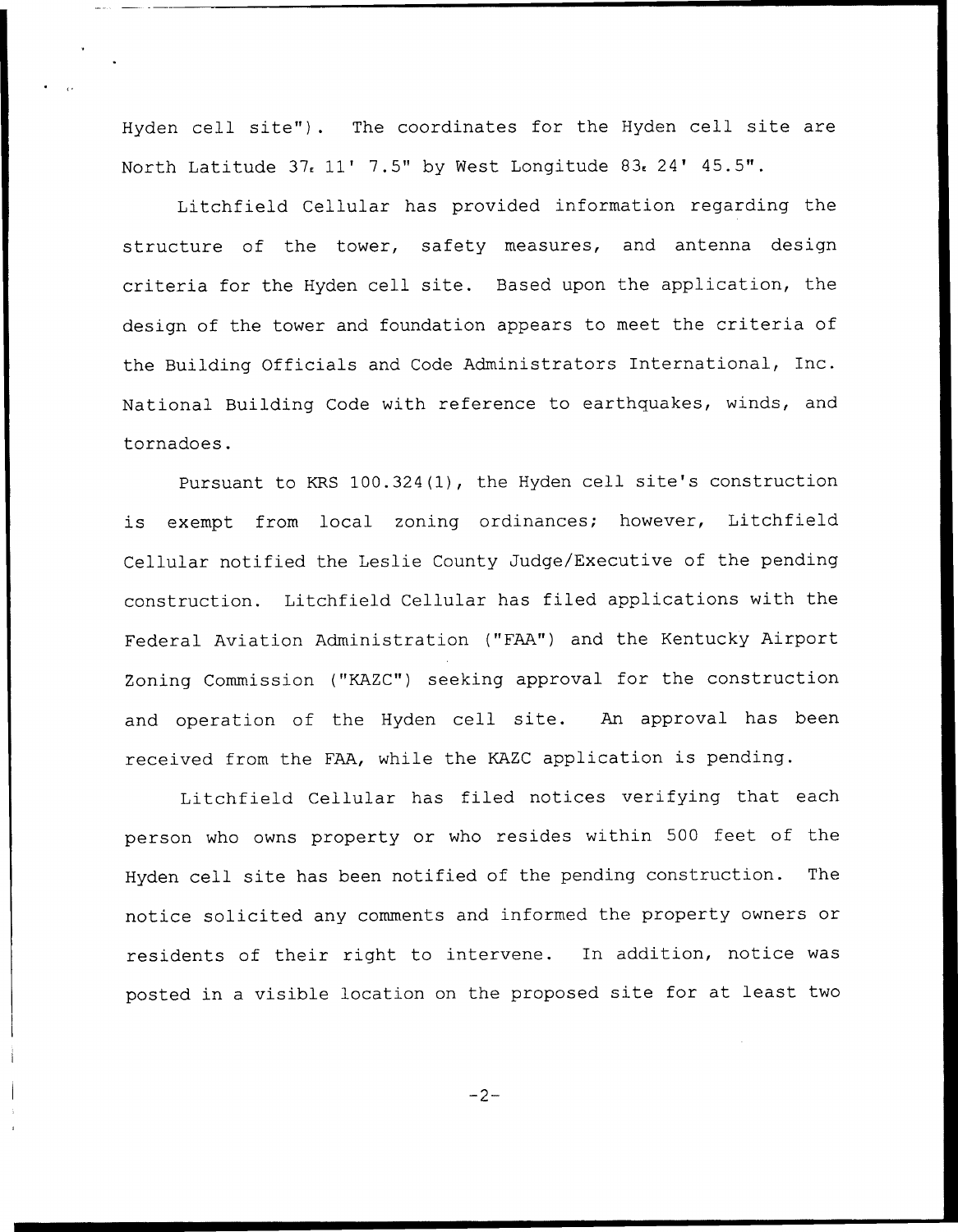weeks after Litchfield Cellular's application was filed. To date, no intervention requests have been received.

Pursuant to KRS 278.280, the Commission is required to determine proper practices to be observed when it finds, upon complaint or on its own motion, that the facilities of any utility subject to its jurisdiction are unreasonable, unsafe, improper, or insufficient. To assist the Commission in its efforts to comply with this mandate, Litchfield Cellular should notify the Commission if it does not use this antenna tower to provide cellular radio telecommunications services in the manner set out in its application and this Order. Upon receipt of such notice, the Commission may, on its own motion, institute proceedings to consider the proper practices, including removal of the unused antenna tower, which should be observed by Litchfield Cellular.

The Commission, having considered the evidence of record and being otherwise sufficiently advised, finds that Litchfield Cellular should be granted a Certificate of Public Convenience and Necessity to construct and operate the Hyden cell site in RSA No. 11 under its previously approved tariff.

IT IS THEREFORE ORDERED that:

1. Litchfield Cellular be and it hereby is granted <sup>a</sup> Certificate of Public Convenience and Necessity to construct and operate the Hyden cell site.

 $-3-$